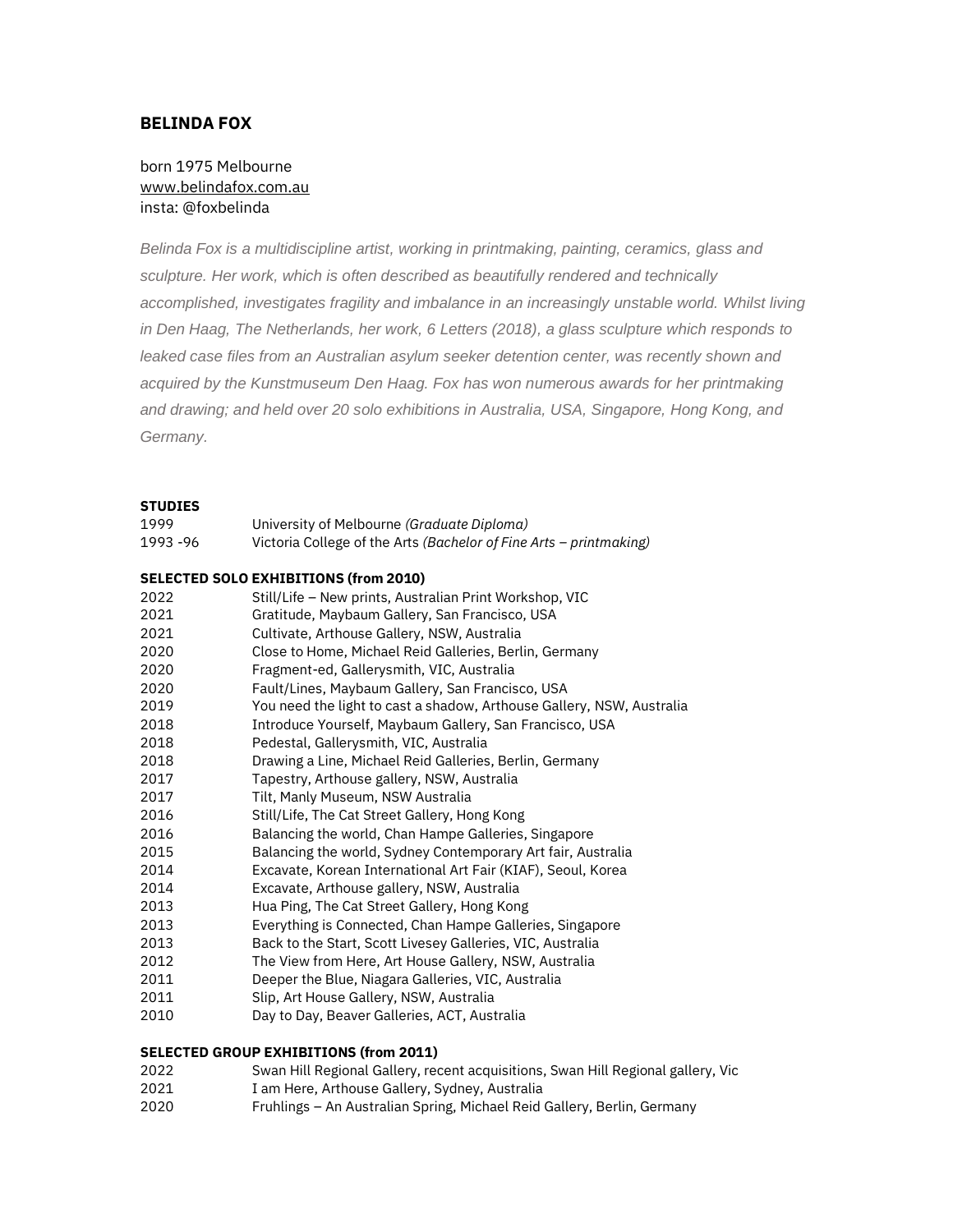- The Paul Guest Collection, Bendigo Art Gallery, VIC Australia
- Seattle Art Fair, U.S.A
- Miami Art Fair, Miami U.S.A
- Op de vriendschap!, Kunstmueum, Den Haag, The Netherlands
- Size Matters a question of scale, Chan Hori Gallery, Singapore
- Sydney Contemporary Art Fair, NSW, Australia
- Seattle Art Fair, Seattle, U.S.A
- Surprise: new acquisitions, The Janet Turner Print Museum, Chico, U.S.A
- Australian Ambassadors Residence, Den Haag, Netherlands
- Australasian painters, Orange Regional Gallery, NSW, Australia
- *2x5,* Grafische Werkplaats, Den Haag, Netherlands
- Hyper-botanical, Gallerysmith, Melbourne, Australia
- Art Stages, Jakarta, Indonesia
- Paul Guest Collection, Bendigo Art Gallery, VIC, Australia
- Art Stages, Singapore Art Fair, Singapore
- Common Ground, Chan Hampe Galleries, Singapore
- The piano has been drinking (not me), Maitland Regional Gallery, NSW, Australia
- Grounded, Australian High Commission, Singapore
- Inspiring Artists, Pat Corrigan Artists Grants, Maitland Regional Gallery, NSW
- Give and Take collaboration with Neville French, Beaver Galleries, ACT
- Recent Acquisitions, National Gallery Australia, ACT
- Personal Space, contemporary Chinese and Australian Prints, NSW/China
- WATTLE Australian contemporary art, Cat Street Gallery, HK

#### **SELECTED PROJECTS (from 2005)**

- APW Collie Trust Printmaking Fellowship
- Artist Edition Series UAP (Urban Arts Projects), Brisbane
- NG creative residency, Provence, France
- Women's Club inaugural art collection commission, NSW, Australia
- C.A.P studios print residency, Thailand
- Artist Edition series, Urban Arts Project, Shanghai Australia Council Grant, Travel Project fund (Korea)
- Farrer Park Hospital, Print commission, Singapore
- Singapore Airlines First Class Lounge Commission
- Artist in residence, Art Vault, Mildura, VIC
- Artist in residence, Skopelos Foundation, Greece
- Artist in residence, Turner Galleries, WA
- Artist in residence, Cicada press, COFA, Sydney Small Tapestries, Victorian Tapestry Workshop, Vic
- Crown Casino Commission, Melbourne
- Crown Casino Macau Commission, HK
- Hunter Island Press Residency funded by Arts Tasmania Fremantle Art Centre Residency and solo show, WA
- 2006 & 08 Ian Potter Cultural Trust Grant
	- Australian Council Grant Projects

### **SELECTED WINNING AWARDS OR ACQUIRED**

APW Collie Trust Printmaking Fellowship (2021), NG Art Creative Residency and Domaine Milan Prize (2019), Paul Guest Drawing prize (winner 2010), Ex Libris Book Award, Artspace Mackay (acquired 2008), Prometheus Visual Art Award (acquired 2007), Burnie Print Prize, TAS (winner 2007), Conrad Jupiter Art Prize, Gold Coast QLD (acquired 2006), ABN AMRO emerging artist award (finalist 06), Swan Hill Art Award, Swan Hill, Victoria (acquired 2006), Fremantle Art Prize, WA (Highly Commended in 2003), Silk Cut Award, Melbourne (winner 04)

#### **SELECTED BIBLIOGRAPHY (from 2011)**